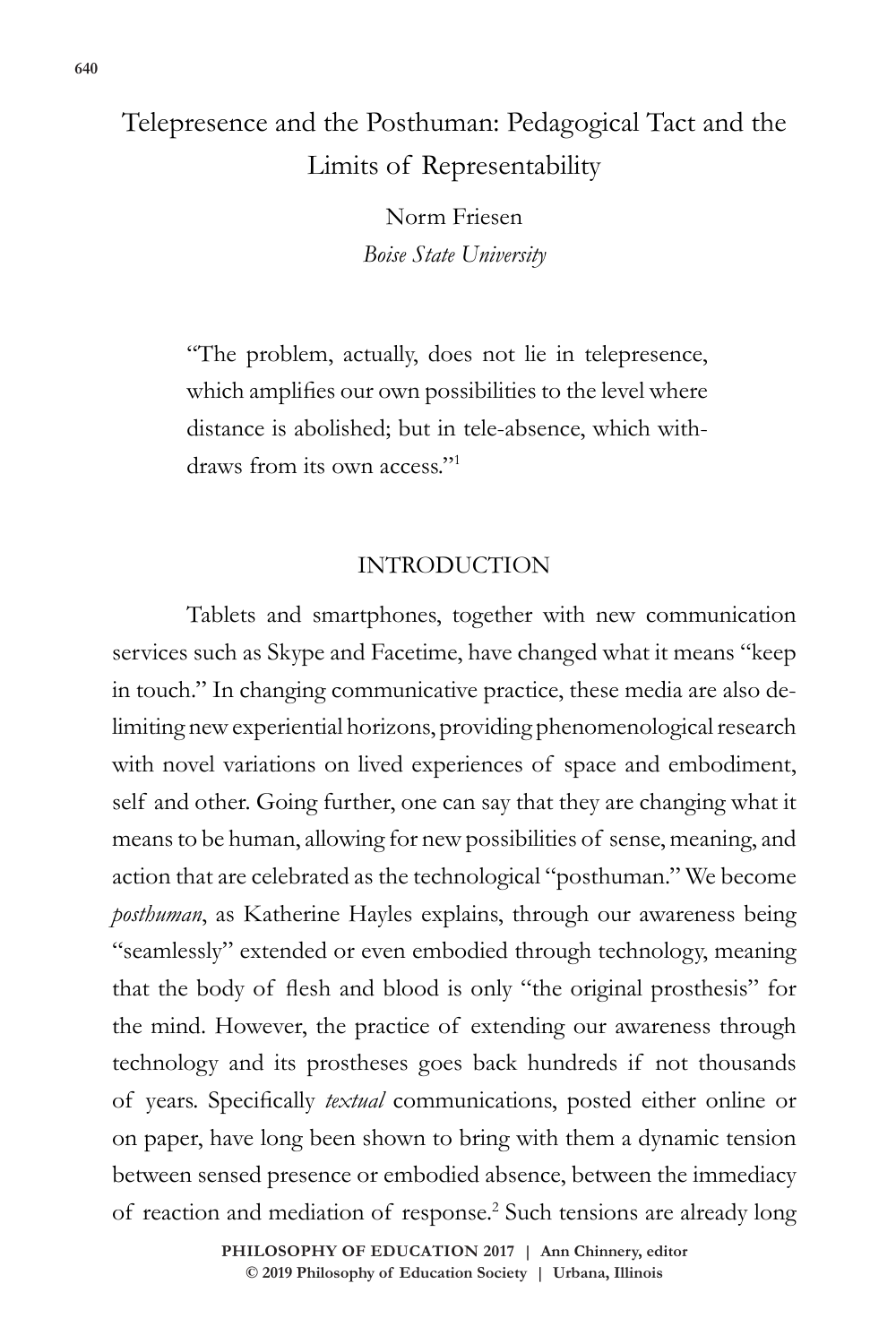familiar from analyses of epistolary fiction,<sup>3</sup> and from debates and theory about speech and writing, presence and absence, from Plato to Derrida. New televisual communication, on the other hand, brings with it a different set of issues, involving representations of embodiment, speech, hearing, and vision, and resulting in a rather different interplay between immediacy and mediation. Together with virtual reality, audio/visual communication has been characterized as bringing mediated experience into a "post-symbolic" era,<sup>4</sup> delimiting horizons that include the (relative) immediacy of reciprocity and disjuncture of embodied self and other, of voice, hearing, and gaze.

Microsoft's Skype,<sup>5</sup> Apple's FaceTime and Google's Hangouts boast that their users can be "in two places at once," that "conversations" can be brought "to life" or that distant interlocutors can literally be brought "face-to-face." Freedom and intimacy are reconciled and conjoined. However, at the same time, a great deal of empirical research on these and other technologies of telepresence brings attention to multiple communicative challenges and educational pitfalls. Despite having coined the term "postsymbolic" to describe virtual technologies, Lanier also admits that "videoconferencing seems precisely configured to confound … nonverbal elements [of] human interaction."<sup>6</sup> Since Lanier made this (relatively) early but significant observation, videoconferencing as a technology of telepresence has certainly changed in its availability, but not in its fundamental technological and physical configurations.

What is the experiential and educational import of these varied claims and realities? Do popular audio/visual technologies *actually* enable everyday and educational communication that is "as good as" face-toface? What is the nature of face-to-face pedagogical experience, of the literal and relational space between student and teacher? If something might be missing or "confounded" through telepresence, what might it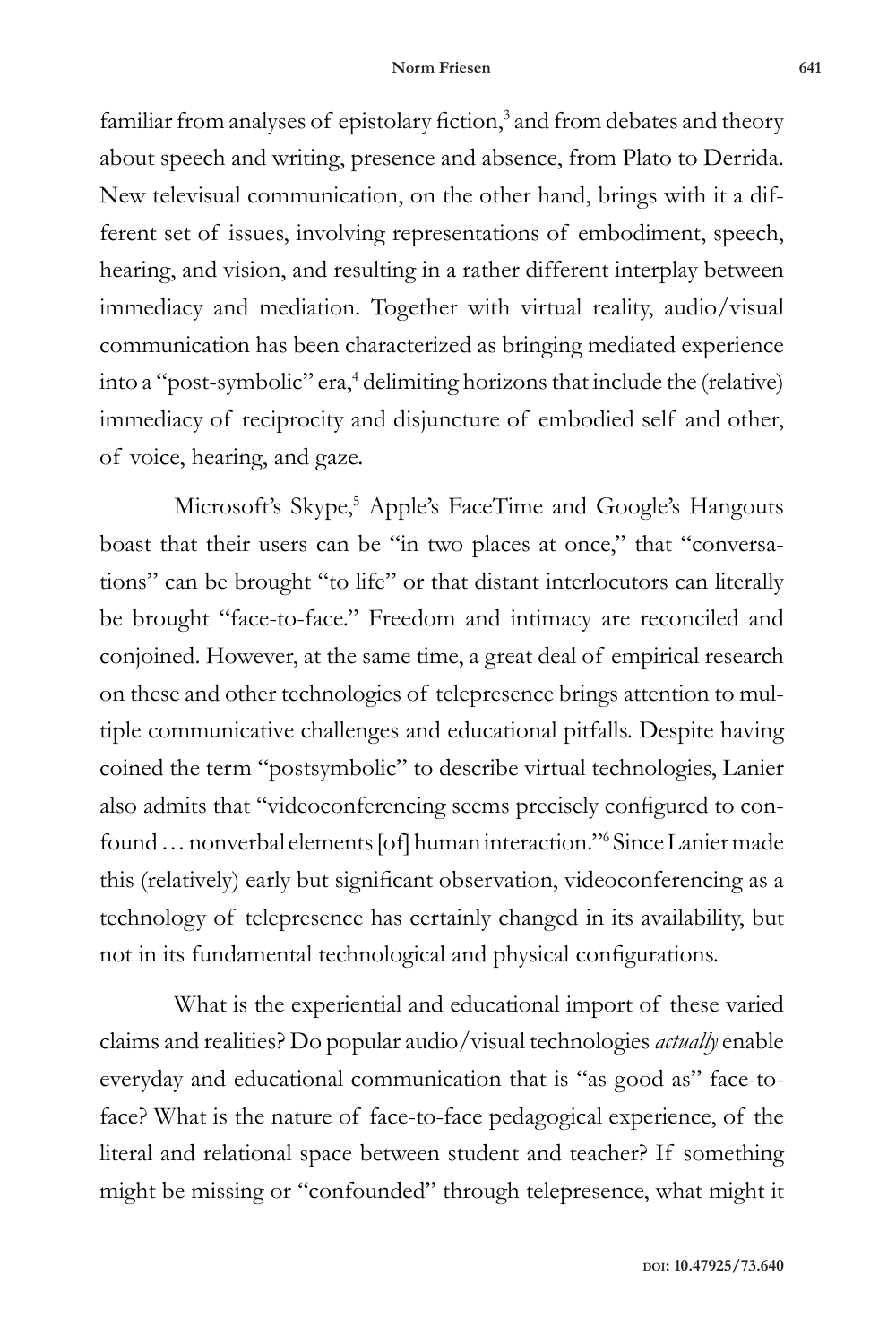be, how is it experienced, and how could it be addressed? In this article, I respond to these questions through a phenomenological investigation of the lived, embodied "spaces" opened up by these mediating technologies, comparing them with those familiar from face-to-face engagement, specifically in pedagogical settings. To explore some of the more subtle nuances of these pedagogical experiences, I look specifically at the relational phenomenon of tact, of ethically sensitive pedagogical action.<sup>7</sup> However, in addition to exploring how these experiential dimensions may be both connected and disrupted in audio/video communications, this paper will also show how there is more at stake: This is not something that is captured in terms of access and presence, but through a type of *absence* that Bernhard Waldenfels conceptualizes in his phenomenology and anthropology as "withdrawal." Waldenfels' philosophy focuses not on the human "other" that we might encounter on the other end of a televisual experience, but on a radical form of alterity, one that is both human and non-human, and that he calls the "alien."8

## TECHNICAL POSSIBILITY AND "OPTIONALNESS"

As befits the (post-)humanist emphases of this edition of the Yearbook, the phenomenological method is understood here as utilizing four broadly human or anthropological dimensions of experience as key heuristics: time, space, relation, and the body. Given that the *tele* in *tele*presence or *tele*vision designates distance—and shares the same root with *telos*, destination or goal—the primary emphasis in this article will be placed on space, with significant but secondary attention paid to embodiment and relation. An important aspect of the phenomenological method utilized in this article is the editic reduction, which Husserl characterized as "free variation in imagination:" the shifting of "actual perception into the realm of non-actualities, the realm of the as-if."9 However, I believe that when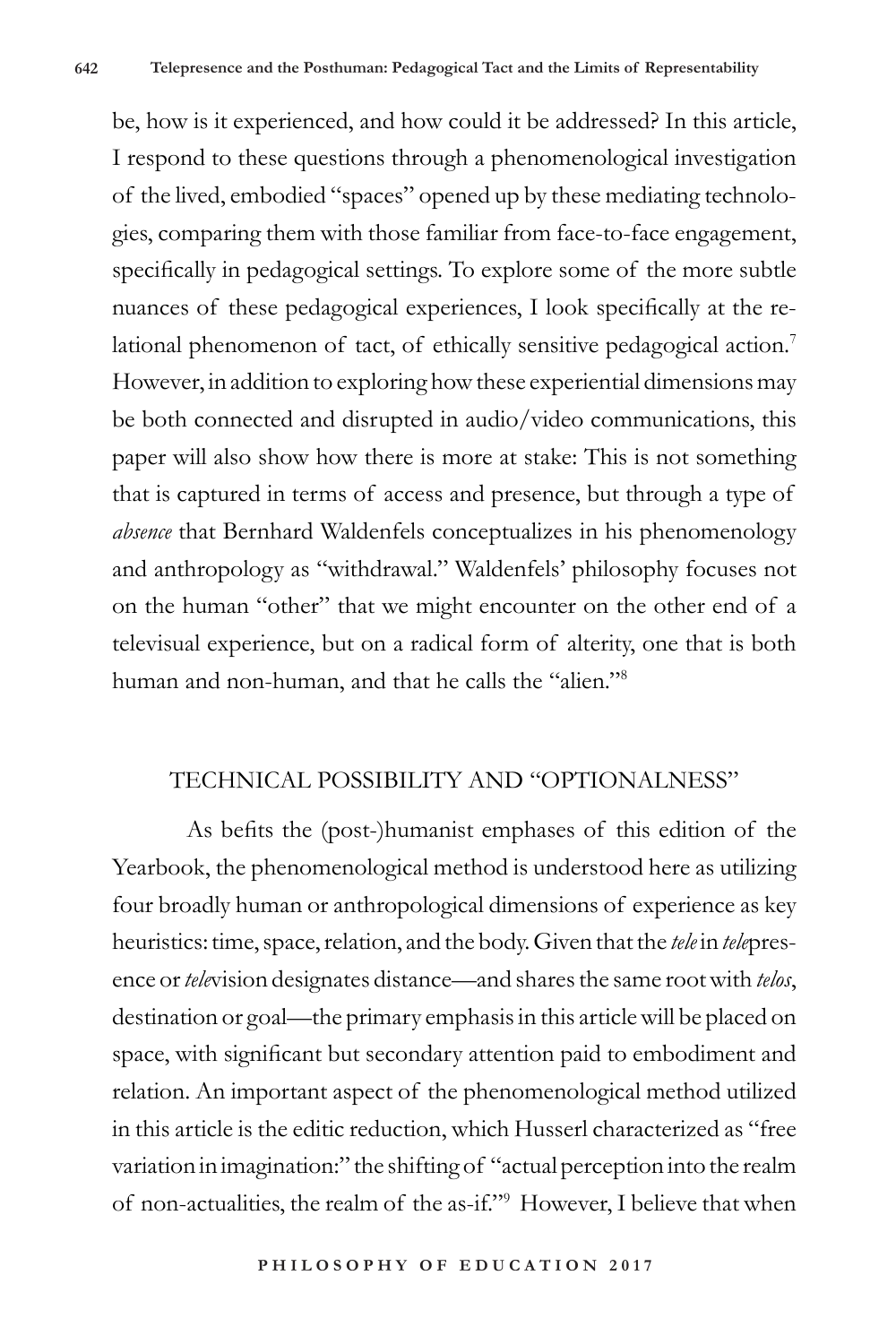investigating experiences of mediated communication, it is now possible to move many variations on "non-actuality" from the realm of "as if " into the domain of concrete perceptual experience. The proliferating forms or modes of communication and representation made accessible by these technologies can be fairly readily isolated, manipulated, and combined, to produce different combinations of color, sound, tone, vision, visibility, and other elements of remote seeing and hearing. Indeed, there are a growing number of public accounts and expressions related to experience with these technologies and the experiential permutations available for variation, comparison, and contrast.

## VARIATIONS ON AUDIO AND VIDEO

Telepresence and other technologies of virtuality take the varied non-actualities described by Husserl from the realm of imagination into that of simulation. A simple example of one of these variations applies to cell phones—a type of telecommunication technology that typically involves only audio or voice communications. An important aspect of this experience is illustrated in the long-lived tagline of an American mobile phone network, "Can you hear me *now*?" One can venture that this is a question that would not have been asked before the intervention of telecommunication technologies into our lives. Face-to-face, we are able to monitor our speaking as a function of the acoustics of the room, a slight echo and other subtle indicators of sonic ambience that allow one to judge the reach of one's voice. Our communication in this context is also based on the assumption and confirmed in the awareness that others hear and more generally perceive the world in ways very broadly similar to us. Speaking in this room today, I have a sense of the volume and tone of my voice, as well as having an impression of how I am being heard (or not heard). However, in working with technologies of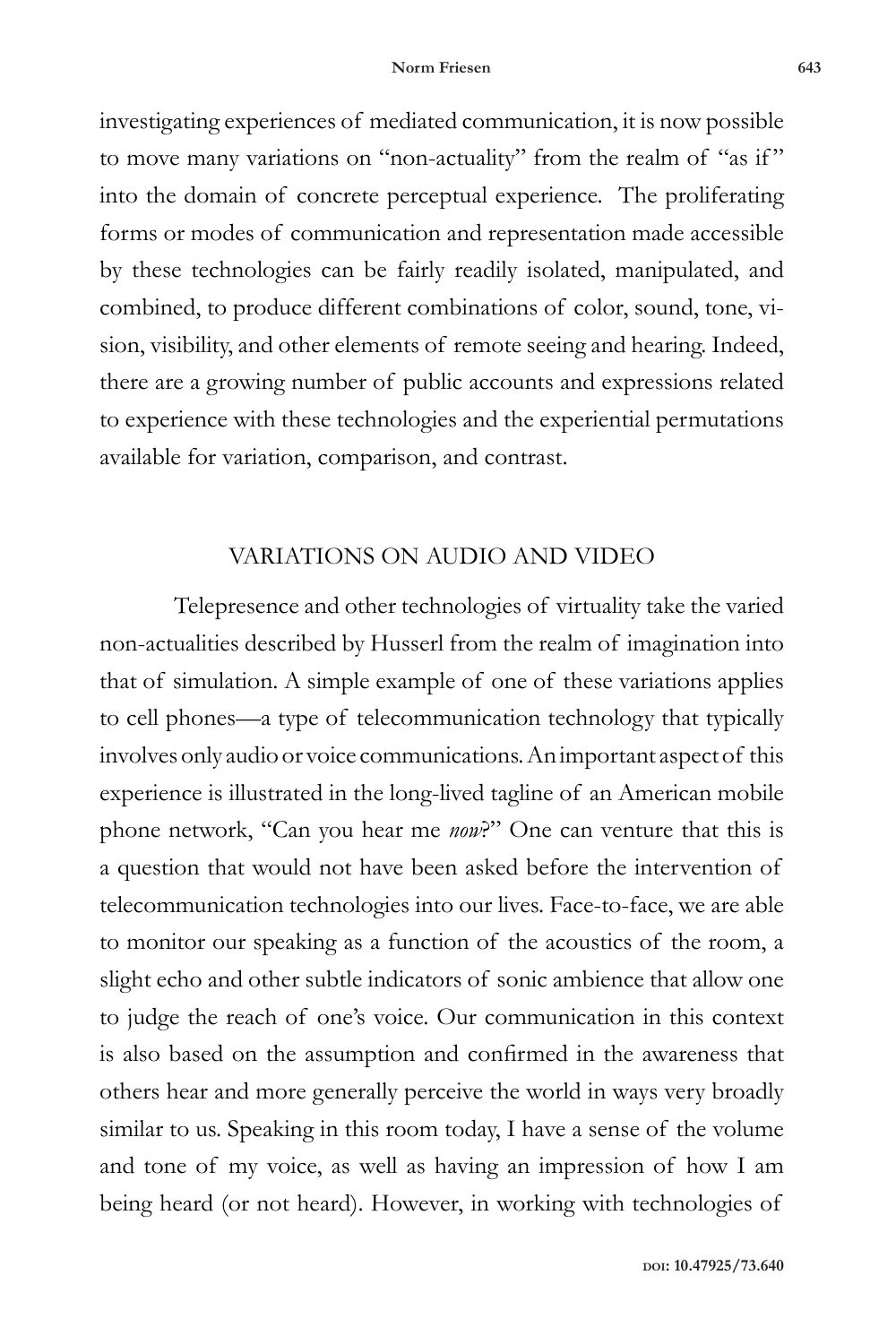audio transmission and recording, these impressions and the mutuality of perception underlying them is interrupted in a variety of ways. This is illustrated not only by the need to ask someone if they can hear you "now;" it is also illustrated, for example, when one speaks with one's mic unplugged or muted in tele-conference settings.

For a second variation, we can focus on visual communication, in which similar and perhaps more obvious forms of disruption are evident. Consider again the article on videoconferencing from Jaron Lanier, which focuses on its visual aspect. It speaks specifically of eye-contact as a key illustration of how this communication medium "confounds" non-verbal communication:

> It is impossible to make eye contact properly for instance, in today's videoconferencing systems, because the camera and the display screen cannot be in the same spot. This usually leads to a deadened and formal affect in interactions … Furthermore, participants aren't able to establish a sense of position relative to one another and therefore have no clear way to direct attention, approval or disapproval.<sup>10</sup>

This lack of structure for directing one's attention is illustrated through an incidental warning in an article on videoconferencing in the classroom. Describing the experience of being a remote guest projected at the front of the class via videoconferencing technology, the authors advise as follows: *"Even if … you are not 'on,' you are on-screen, and probably larger than life-size. If you surreptitiously pick your nose, chances are that everyone can see you doing it."*<sup>11</sup> Joking aside, this scenario illustrates both how videoconferencing disrupts visual orientations and confuses the way attention is or should be directed: The "guest" teacher likely faces a webcam and, below it, an often poorly lit, two-dimensional image of the classroom space. Those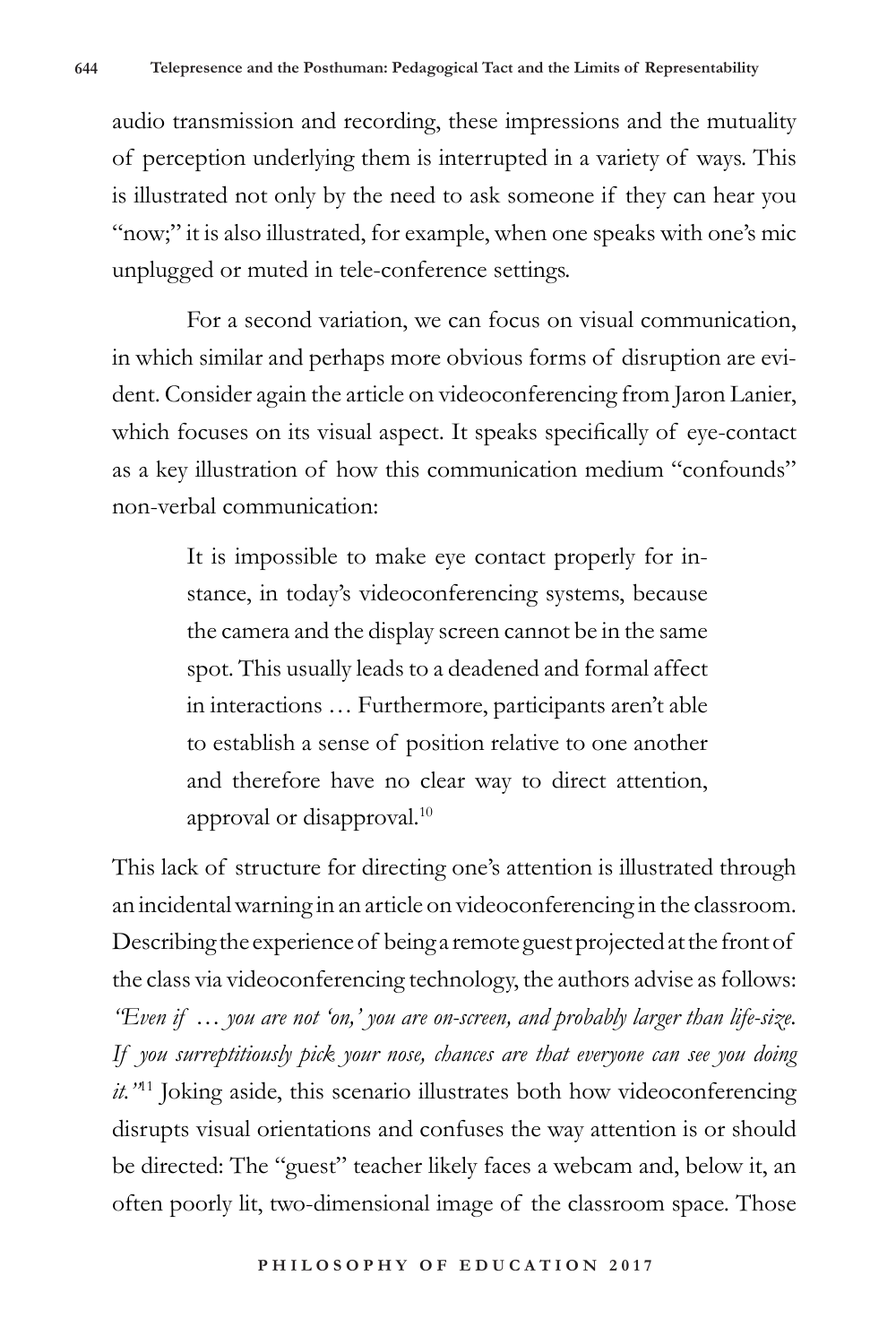in the classroom, however, are likely to see a talking head that fills much of the screen at the front of the classroom, and whose visual characteristics can be carefully scrutinized. Indeed, instead of such audience "surveillance" being at all observable to the guest him or herself, it may well appear to the speaker as rapt attention.

In the absence of other communication, such a scenario seems to present a variation on what Merleau-Ponty describes in conjunction with the silent, skeptical, or "inhuman" gaze:

> The other transforms me into an object and denies me … This is what happens, for instance, when I fall under the gaze of a stranger. However, this takes place not so much in combination with other acts of communication, as in their absence … [My] objectification … by the other's gaze is felt as unbearable only because it takes the place of possible communication.<sup>12</sup>

Telepresence technologies have a particular power to objectify since they disrupt what Merleau-Ponty elsewhere calls the "reversibility" of our senses and our bodies. This is a notion he articulated primarily through reference to seeing and touch:

> There is a circle of the touched and the touching, the touched takes hold of the touching; there is a circle of the visible and the seeing, the seeing is not without visible existence… As soon as we see other seers, we no longer have before us only the look without a pupil, the plate glass of the things with that feeble reflection, that phantom of ourselves they evoke by designating a place among themselves whence we see them: henceforth, through other eyes we are for ourselves fully visible.<sup>13</sup>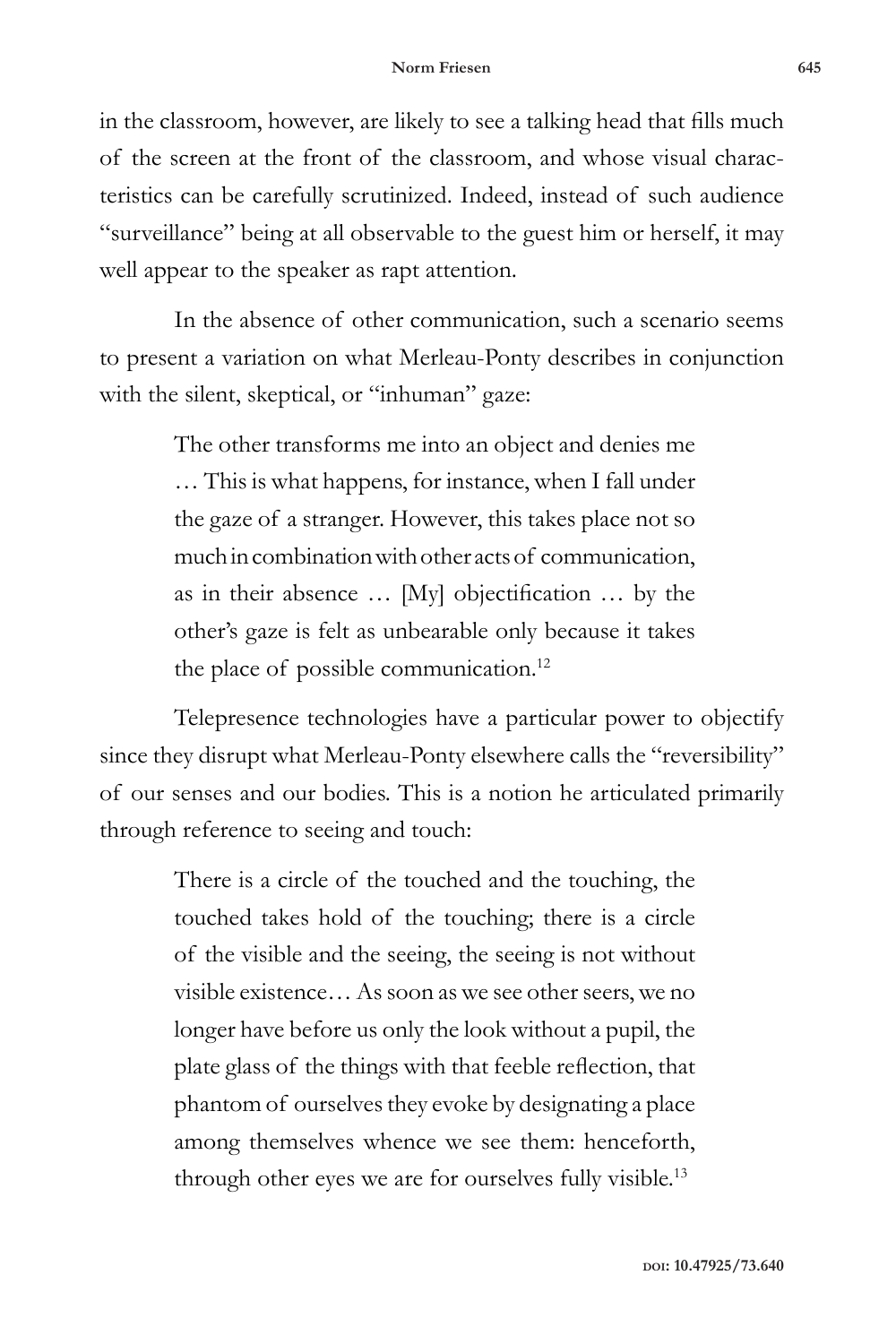In most social settings, to be seen by another is also to see him or her; to hear another is also (at least to have the possibility) to be heard; to touch is also to be felt (as ritualized in the handshake). Even in seeing another's gaze (while not necessarily "catching" it), we are generally able not only to understand what another is seeing—the object of their attention—but often also *how* she sees it.14 Moreover, we gain some sense of how we might be seen and heard—similar to the act of writing for a specific person or audience. But let me focus again on the visual, which, as Merleau-Ponty has already intimated, reaches its greatest communicative acuity in *mutual* eye-contact:

> I look at him. He sees that I look at him. I see that he sees it. He sees that I see that he sees it … Well, even though in principle reflections upon reflections go on to infinity, vision is such that the obscure results of two glances adjust to each other, and there are no longer two consciousnesses with their own teleology but two mutually enfolding glances.<sup>15</sup>

In seeing and being seen (as seeing), as Merleau-Ponty suggests, a kind of perceptual alignment is achieved. This alignment extends to the awareness of both involved, which becomes enfolded in a way that subverts any teleology implied in any single, isolated perspective. In everyday expression, to say something while looking another "in the eye" is often to "really mean" what is being said, and to presume to have been heard and believed. In many social settings, we believe we can feel that the gaze of another upon us. "Many children," as both Piaget and Merleau-Ponty have noted, "have the idea that two gazes which cross can clash or get mixed up. They also say that they 'feel a tingling on the cheek' when being watched."16 Correspondingly, there is no shortage of quantitative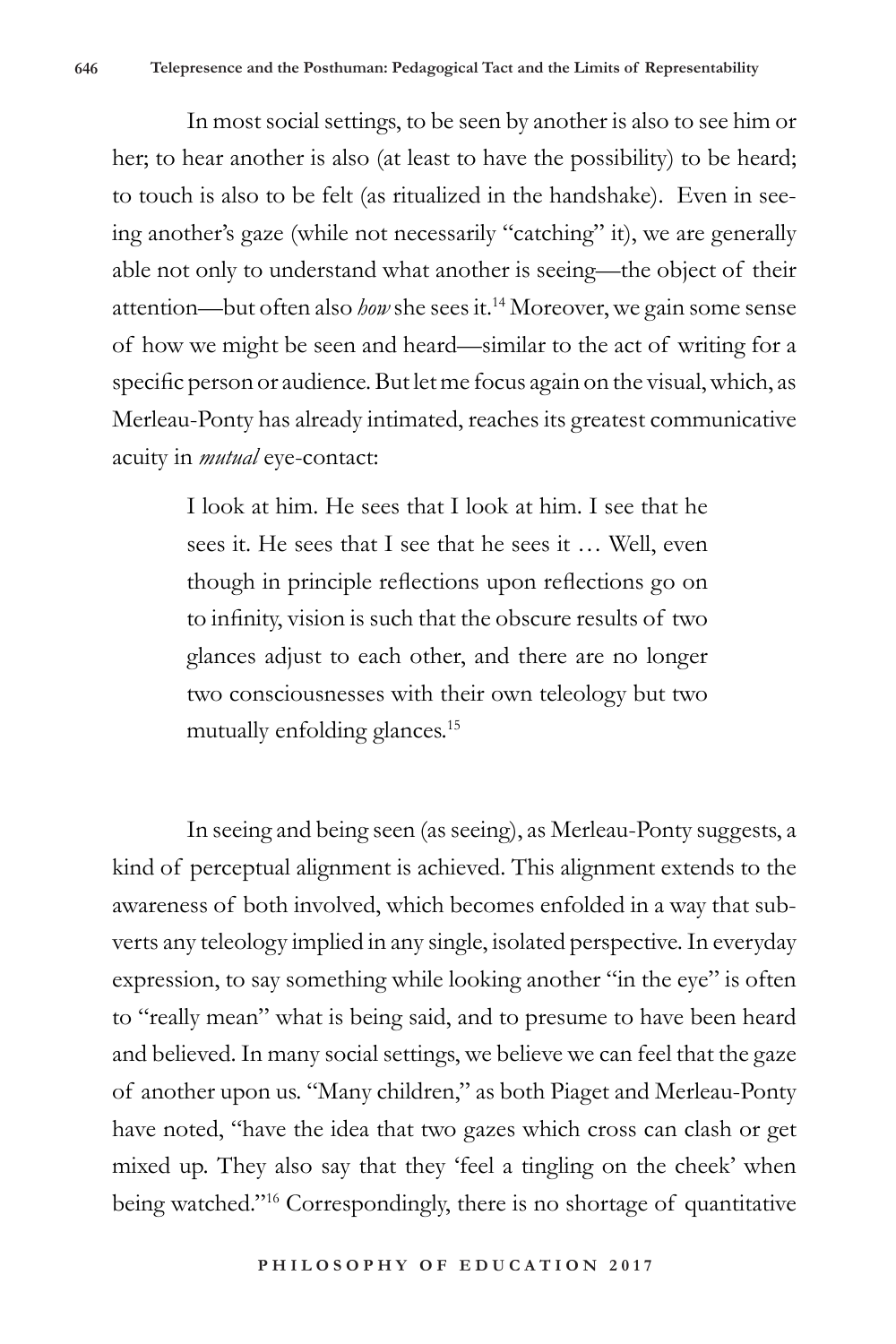evidence on the value of eye-contact in a range of educational contexts.<sup>17</sup>

However, as Lanier has already made clear, this type of reciprocal contact is broken or fractured in the videoconference. The necessarily different positions of the camera and screen in videoconferencing systems necessarily disrupts precisely this "mutually enfolding" potential of the gaze. Eye-contact of a kind *can* occur, but in such systems it cannot be *simultaneously reciprocal*. You cannot *truly* look an interlocutor in the eye as literally seeing another's eyes means looking at the screen. You can give the *appearance* of making eye-contact, but this actually requires looking *away* from the other, into the camera, generally above the screen.

But what are the pedagogical implications of these disruptions of reciprocity and reflexivity of the senses? Returning to the anthropological element of lived space, we can observe the concern with space and distance that is evident in recent educational buzzwords, for example, in speaking of teachers moving from the "sage on the stage" to the "guide on the side." The change of teacher locus thus suggested is associated with a shift in the task of the teacher from one of "directive … presentation" to one of supportive "facilitation."<sup>18</sup> Similar concerns can also be traced in the venerable 200-year-old tradition of German *Pädagogik*, which has reflected more explicitly and systematically on the embodied position and relation of teacher vis-à-vis the student or *educand*. For example, in an 1803 lecture on pedagogy and pedagogical "tact," Johann Friedrich Herbart asks his readers to imagine an ideal private tutor or teacher for a young boy, such as Émile's patient tutor. Herbart's tactful teacher is different:

> a teacher [is] not so much the companion of every step, as Rousseau [imagines] … not the warden, the slave chained to the boy, whom he and who him deprives of liberty. He is instead the wise leader from afar, who by profoundly penetrative words and strength of conduct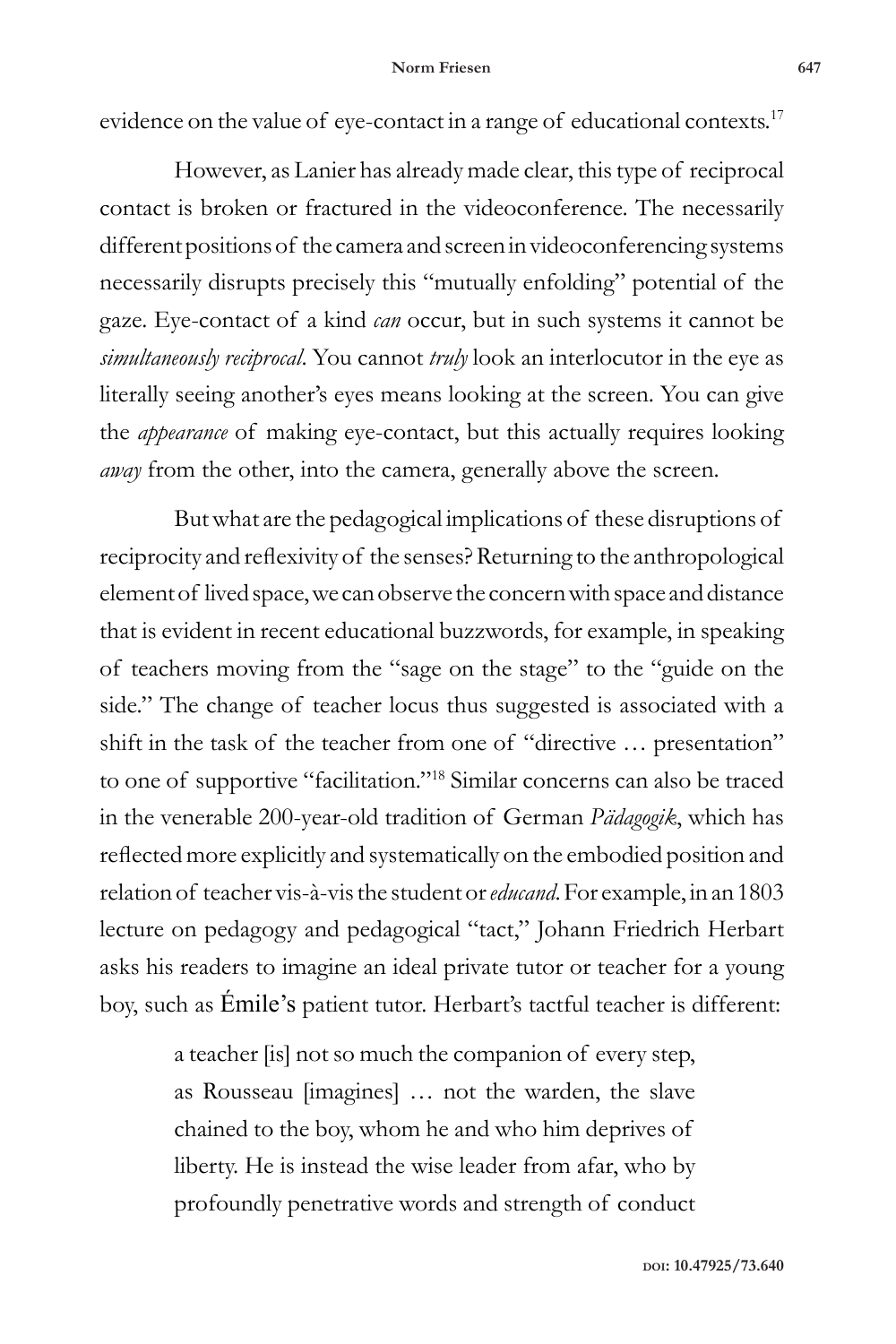at the right time knows how to make sure of his pupil, and then dare calmly leave him to his own development in the midst of play, and contest with his mates.<sup>19</sup>

Writing in a 1962 book on *Pedagogical Tact*, German *Pädagogik*  scholar Jakob Muth describes the central characteristics of this specific type of "tact." Muth begins by explaining that in everyday relations *outside* of education, tact involves a kind of *protective* distantiation. In this context individuals often distance themselves from others in order to guard their own privacy and autonomy. Because this occurs based on one's own perception of one's needs, it can sometimes result in a kind self-reinforcing regression or "isolation" as Muth observes. *Pedagogical* tact or distantiation, however, is different: "It expresses itself through the maintenance of a type of distance that is necessary to the pedagogical relation," according to Muth. It is undertaken not for the sake of the teacher and her protection, but is "exercised specifically for the sake of another, the student."20

Focusing on examples from the earlier years of education, Muth emphasizes that this pedagogically tactful reserve and reticence must simultaneously be highly responsive to "the uniqueness of the child and the singularity of the situation that arises in a pedagogical relationship" with the student.<sup>21</sup> This pedagogical reserve and reticence "preserves a golden" mean between the educative help of the teacher, and the possibility of the child to help him or her*self*."22 It is a distance which allows the adult to respond to a question or to prevent a mishap or an all too embarrassing or discouraging failure—and also one at the same time allows the child to develop his or her independence, autonomy, and "self-activity."23 As such, Muth stresses, this manifestation of tact is indispensable to the teacher's very "being as an educator," their *Erziehersein* <sup>24</sup>

The complexity and multidimensionality of the spaces of com-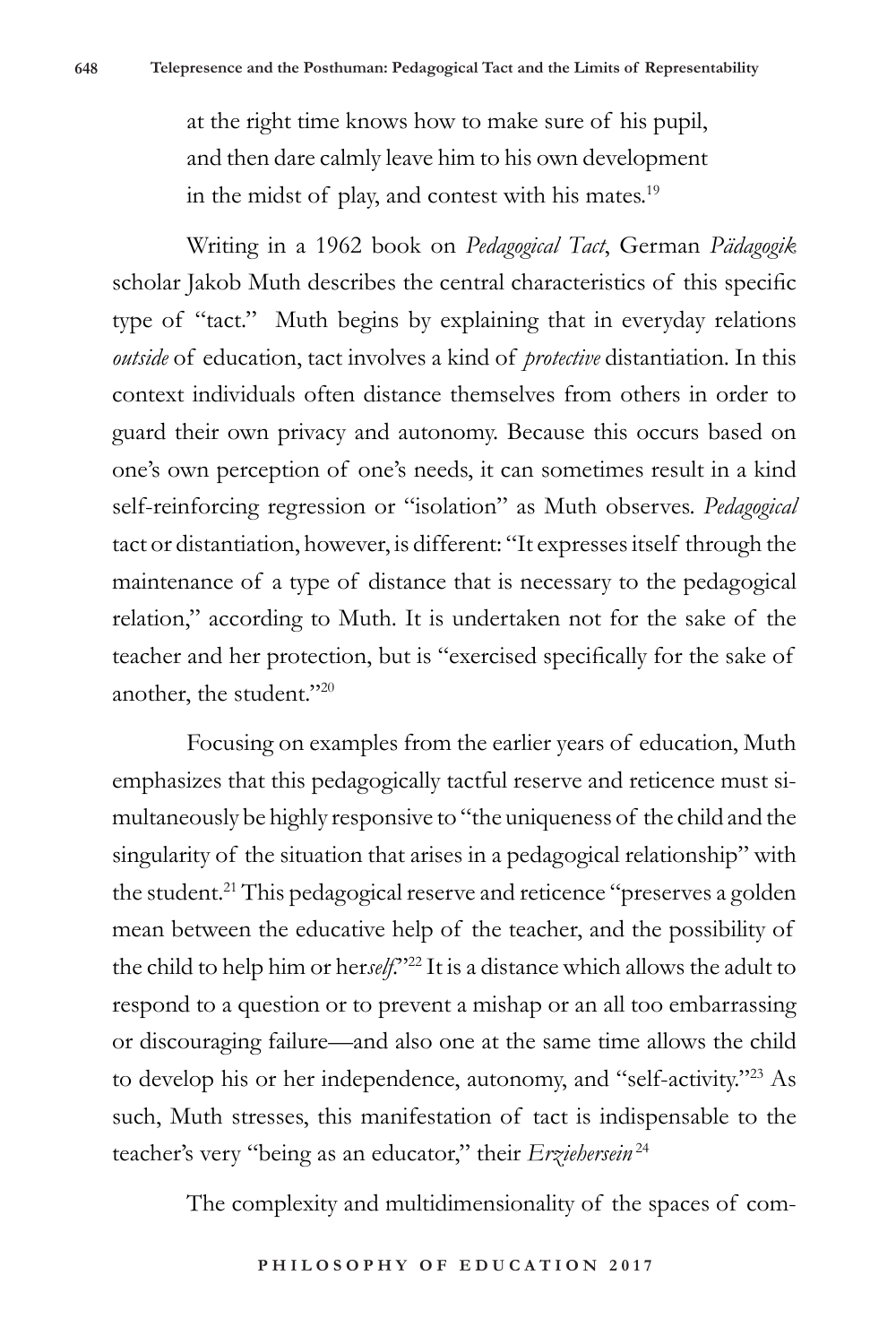municative contact, of pedagogical and extra-pedagogical reserve and relational distance obviously exceed the limits of any analytic treatment. Muth, and before him Herbart, made it clear that this complexity and multidimensionality are part of the (gradually and often reflexively acquired) repertoire that make up a teacher's tactful disposition vis-à-vis his or her students. Both Muth and Herbart emphasize that appropriate engagement with the multiple and changing specificities and singularities that make up a pedagogical relation is not a question of theoretical knowledge nor of following a set of fixed rules or plans. Indeed, in his original 1803 definition of pedagogical tact, Herbart stresses that is "a quick judgment and decision" to meet "the true requirements of the individual case."<sup>25</sup>

So how is it possible to register such a responsive reticence and discrimination as a telepresent teacher? How might it be possible to work in a tactful embodied manner in a setting where mutual eye contact and voice "contact" are not only impossible, but also subject to mis-recognition and mis-perception? From a posthumanist perspective, as mentioned earlier, the body is only the first of any number of possible prostheses for the many possibilities and adventures of a liberated, posthuman consciousness. What, then, does telepresence—as one of these prosthetic possibilities or liberations—tell us about our posthuman future? If the examples discussed above are any indication, it tells us that we are constantly reminded of our finite, embodied humanness when attempting to extend or escape it, rather than feeling ourselves to be somehow augmented or emancipated. We are reminded of how our anthropological and cultural inheritance is schematized in the body and its possibilities and limitations, and of how hard these are to fully recognize and thus impossible to reproduce. Speaking of man as gradually becoming a kind of "prosthetic god," Freud's 1930 observation still rings true today: Namely that our "auxiliary organs have not grown on … [us] and they still give [us] much trouble at times."26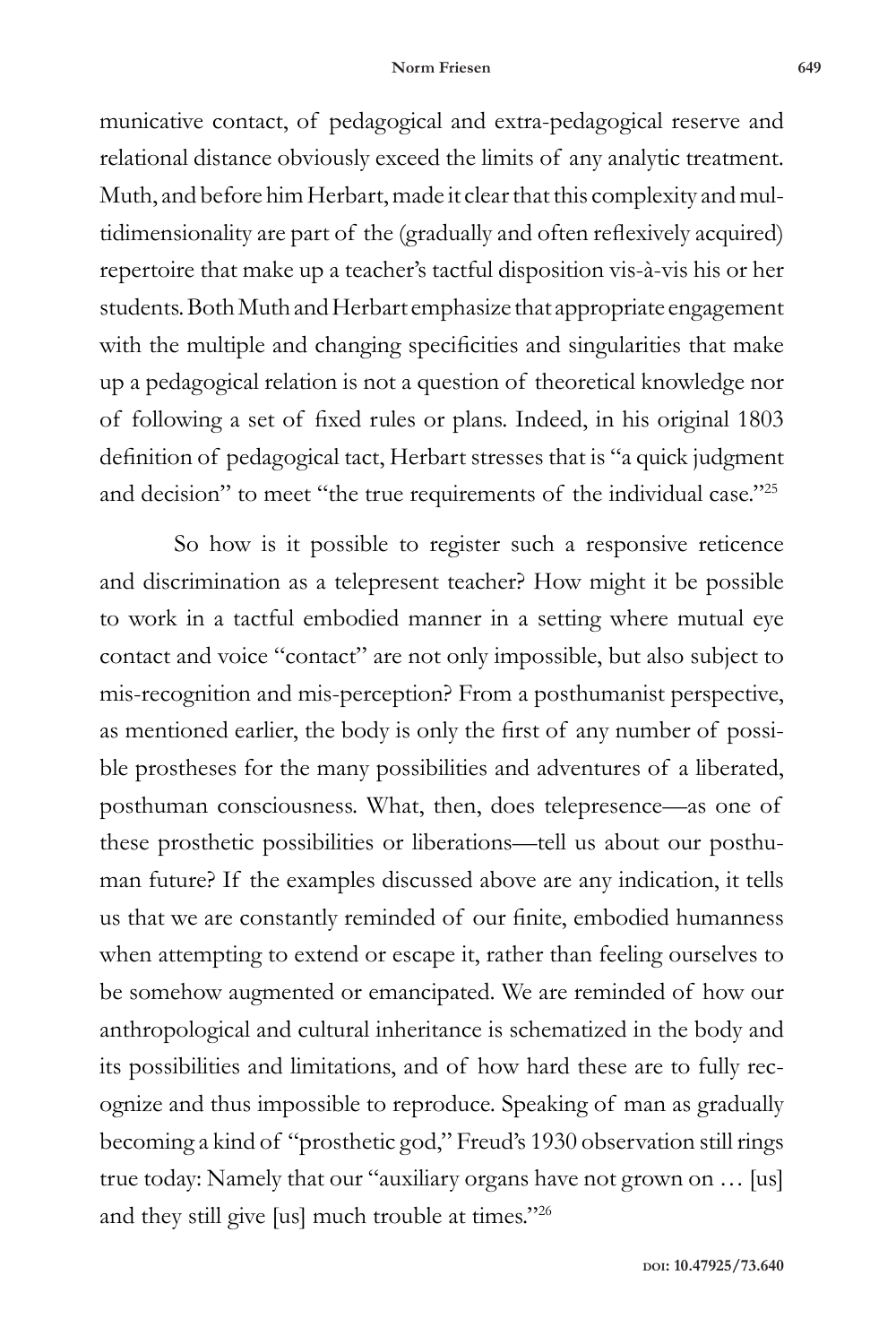All the same, for the sake of argument, I am happy to admit that technological innovation may someday be able to overcome the difficulties of reliable audio capture and video reproduction. It may even work around the challenges of mutual eye contact. It may someday be possible to use screens that, like our eyes, both see and communicate from the same place at the same time, or audio that is resonant with what others hear. Conventions or technologies may emerge that frame participants visually in such a way as to give them "a sense of position relative to one another." These may indeed eventually allow for a reliable sense of a spatial relationship and proximity, a feeling of being "truly" face to face and "immediately" present.

The quote from Bernhard Waldenfels provided at the outset of the article, however, suggests that this will not be enough. Even more, it suggests that the better our technological prostheses become, the greater the difficulty we will face. Waldenfels' words come from a longer passage from his book *Ortsverschiebungen, Zeitverschiebungen - Modi leibhaftiger Erfahrung* (*Displacements in Place and Time – Modes of Lived Embodiment*), which forms the basis for this article's brief conclusion. Waldenfels is discussing the notion of withdrawal into absence, which he sees as the way in which the most radical dimension of "otherness," the "alien," becomes manifest:

> The problem, actually, does not lie in telepresence, which amplifies our own possibilities to the level where distance is abolished; but in tele-absence, which withdraws from its own access. The withdrawal of the alien … is like a shadow that cannot be grasped … [it] exceeds my own possibilities in that it transforms them into lived *im*possibilities …27

The alien for Waldenfels is manifest only in its withdrawal; it has none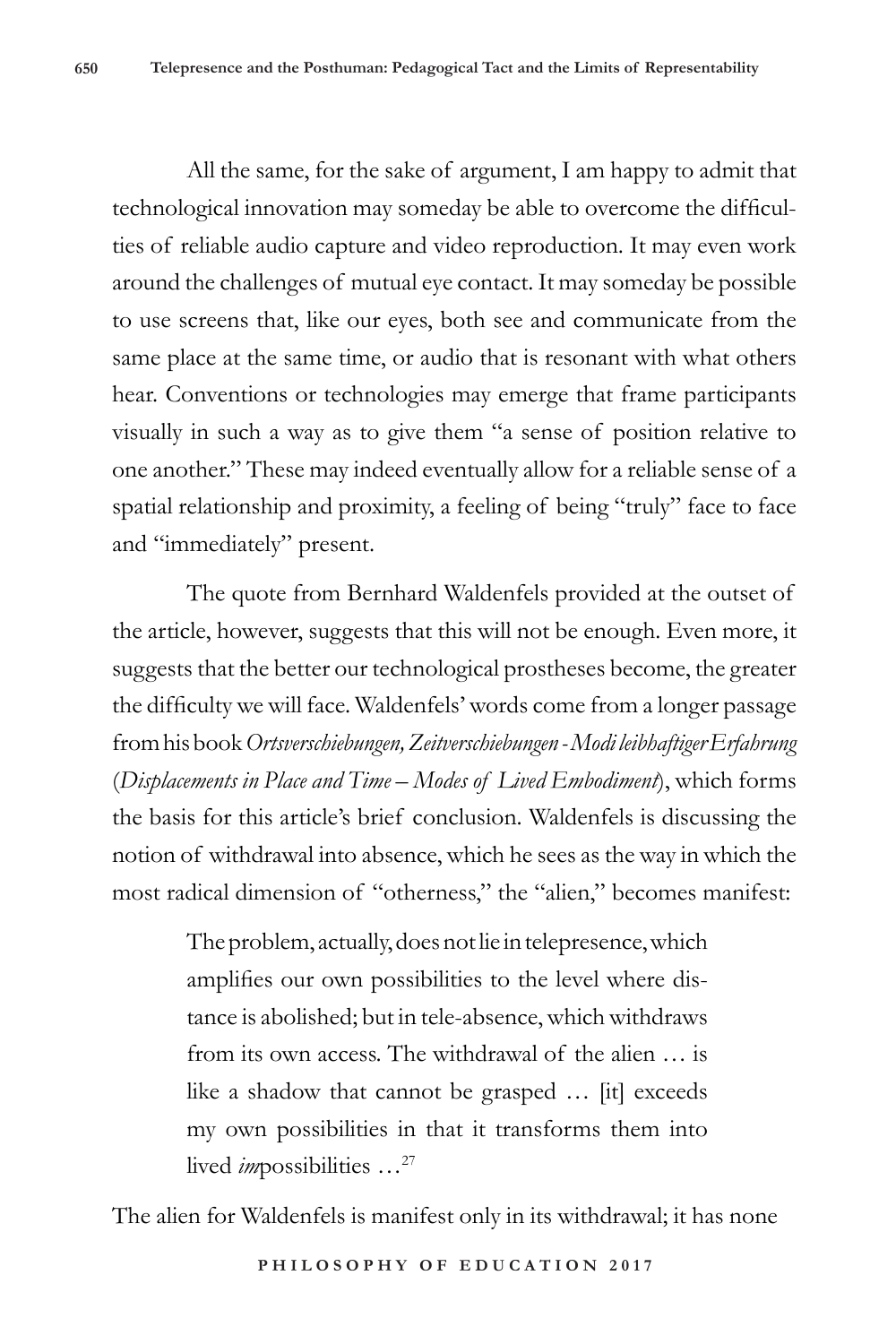of the symmetry or mutuality that is implicit in "the Other" of Levinas, for example, which I can encounter and to whom I am to be bound in a relation of respect. Self is not simply opposed to other for Waldenfels, nor is alterity conceptualized as something that is "encountered" or to which one is bound in "respect." Instead, Waldenfels sees the self as expressed in its possessive inflection, in the term "own"—or as he puts it, in and through its or my "sphere of ownness." This is a domain that is "mine" or "ours," and that is constituted precisely through its opposition to that which is alien to it. Unlike "the other," Waldenfels explains, the alien:

> does not arise from a mere process of delimitation [between self and other]. It emerges from a process which is realized simultaneously as an inclusion (or blurring of boundaries; *Entgrenzung)* and an exclusion *(Ausgrenzung).*  The alien is not opposed to the same, rather it refers to the *Self* (αὐτό , *ipse*),to myself or to ourselves, including the "sphere of ownness" ... from which it escapes.<sup>28</sup>

Waldenfels' anthropology—his phenomenology of the body, of relationality, and of displacements in (experienced) space and time—is marked at every turn by the alien and its withdrawal. The body, for all its reflexivity and reversibility, for Waldenfels manifests a kind of:

> noncoincidence … which refers to itself and at the same time evades itself. … When we look at ourselves in the mirror, hear our voice on the tape, or touch a sharp knife with our fingers, we surprise ourselves. We are captured by our own image, bewildered by our own voice, or we simply cut into our own flesh.<sup>29</sup>

If the alien in Waldenfels' anthropology is manifest even in the non-coincidence of the body and its performances to themselves, then certainly we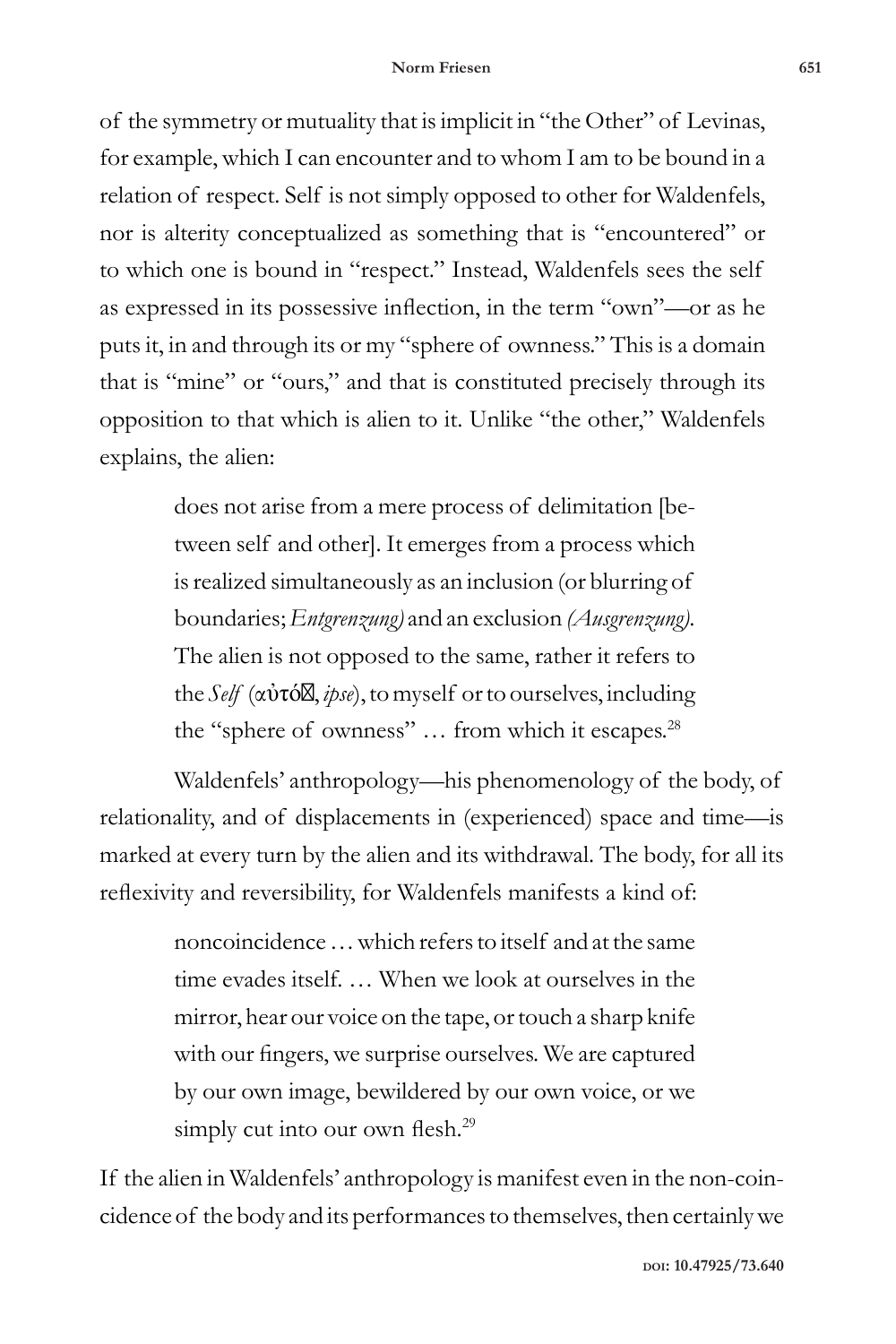must wonder whether this could be anything but extended and amplified through our high-tech prostheses. Our everyday language for orienting ourselves in space, time, and relation reflects the way that our sphere of "ownness," through its very constitution, entails the exclusion and withdrawal of the alien:

> Think of the difference between nearness and remoteness in time and space, as in the distinctions between here and there, now and then, or once upon a time; think of the alternating worlds of waking and sleeping; … think of interpersonal relations like those between man and woman, between child and adult; [think finally,] of social exclusions on account of class, profession, and culture.<sup>30</sup>

All of these pairings or categories include and exclude through a threshold structure. This threshold means that we can only be one or the other— adult or child, then or now—and that we are not masters of any change or return, and finally, that we cannot linger (at least for long) at any point in-between. Given that this logic of ownness and alien can be taken, in effect, as Waldenfels' anthropology or theory of the human, the question remains: Is it truly beyond any improvements in technology—through better ways of capturing and representing our image, voice, and surroundings? Waldenfels' answer reads as follows:

> Even a video camera, which not only registers our voice and breathing, but even the lifting of the eyelids or the creasing in one's brow, would fail when it comes to the glance that is more than something that is seen, or to the voice that is more than something that is heard – because voice and glance disrupt, incite, interrupt. Here technical media run up against the limit of representability, without being able to represent this limit themselves … <sup>31</sup>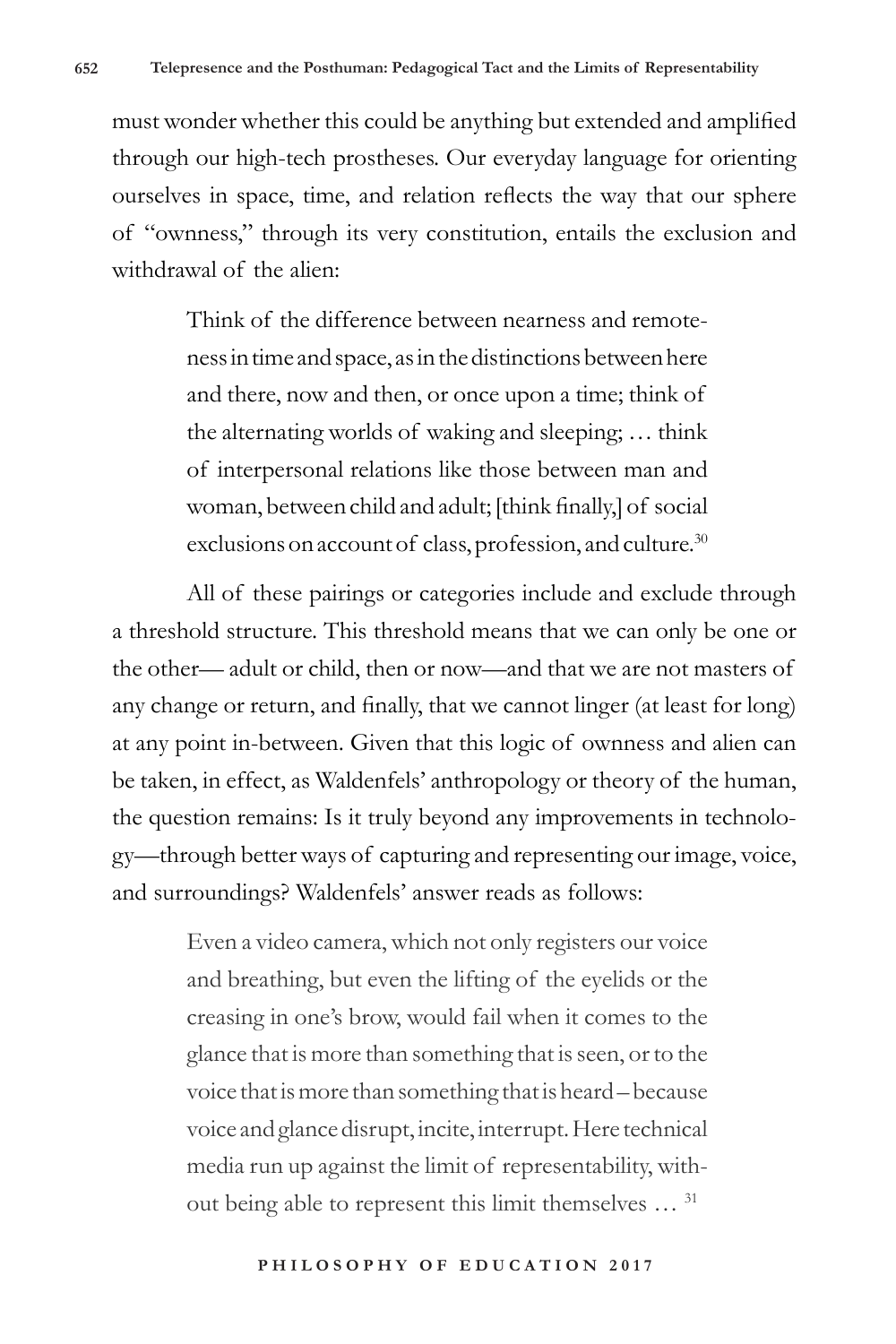By virtue of their very efficient and effective operation, the most advanced technologies of telepresence would simply more thoroughly ensure the alien's "withdrawal from its own absence." This is of particular importance for education and pedagogy, for pedagogical tact and the pedagogical relation: It has long been clear—tacitly if not explicitly—that the literal and figurative positionality of teacher and student is not simply a matter of ever greater proximity and immediacy. Instead, it is characterized by minutely and carefully cultivated moments of self-effacement, reticence, and reserve on the part of the teacher. The eyes of the teacher and modulation of her voice can work to express availability, concern, and affirmation—all at the same time. How does one negotiate such a communicative "space," negate by infinitesimal degrees one's own immediate and insistent presence, when one is connected with instrumentation that is designed with instantaneous immediacy as its *raison d'etre*? In attenuating or eliminating the negative dimension of contact and, more importantly, by also erasing the very perception of its absence, these technologies rob us of these potentialities for pedagogical reflexivity, reticence, and reserve. And it is these very qualities that are believed to constitute our very "being" as educators—and more broadly our being as humans in mutual interrelationship.

<sup>1</sup> Bernhard Waldenfels, *Ortsverscheibungen, Zeitverscheibungen: Modi leibhafter Erfahrung* (Frankfurt: Suhrkamp, 2009), 110.

<sup>2</sup> See e.g. Norm Friesen, *The Place of the Classroom and the Space of the Screen* (New York: Peter Lang, 2011); Esther Milne, *Letters, Postcards, Email Technologies of Presence* (London and New York: Routledge, 2013).

<sup>3</sup> See e.g. Janet Gurkin Altman, *Epistolarity: Approaches to a Form* (Columbus, OH: Ohio State University Press, 1982).

<sup>4</sup> Jaron Lanier, "Virtual reality: an interview with Jaron Lanier," *The Whole Earth Review* (Fall 1989): 108-119.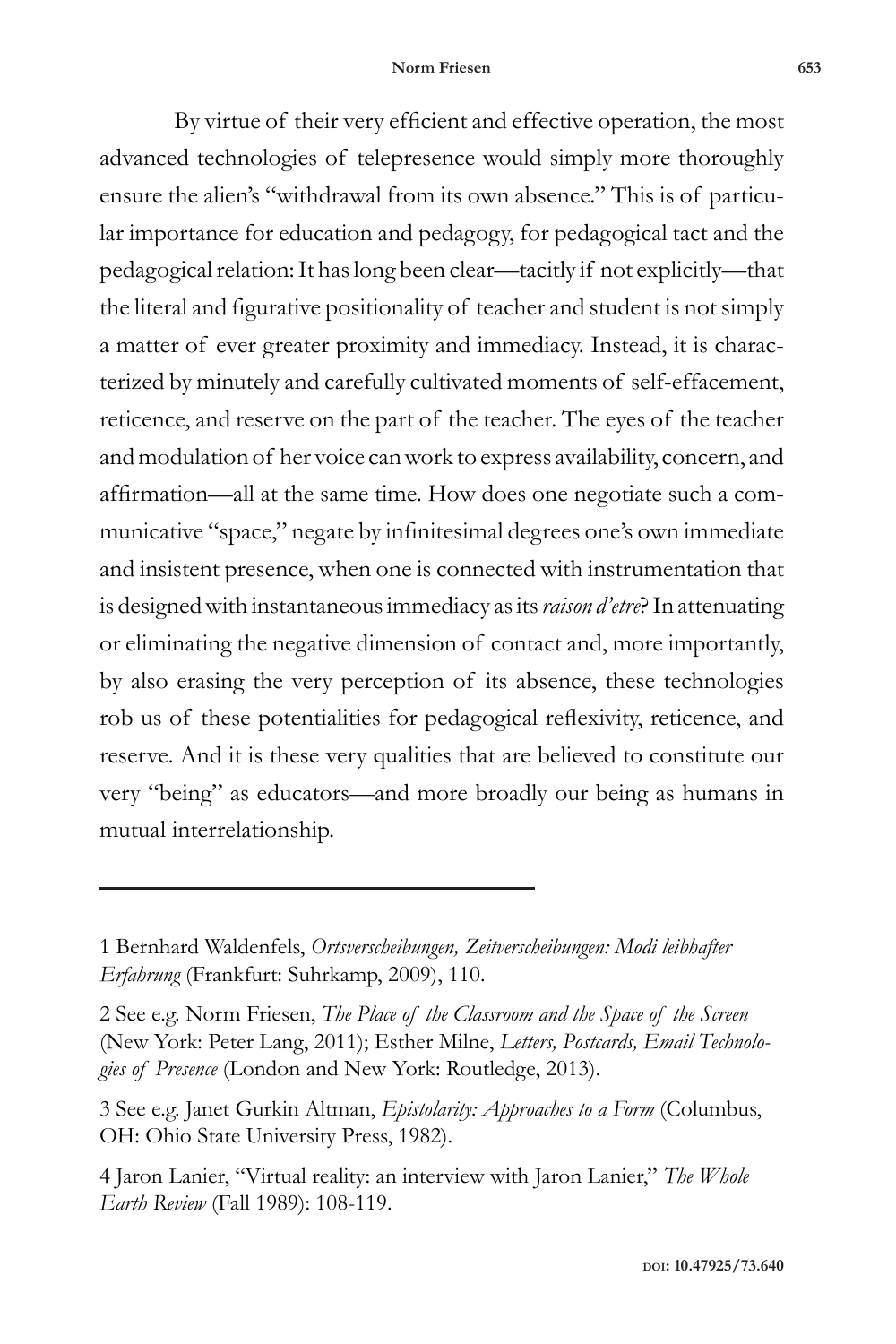5 560 million people have used Skype as of 2016.

6 Jaron Lanier, "Virtually There: Three dimensional teleimmersion may eventually bring the world to your desk," *Scientific American* 284, no. 4 (2001): 66-75, 68.

7 Max van Manen, *Tact of Teaching: The Meaning of Pedagogical Thoughtfulness* (Albany: SUNY Press, 1991).

8 Bernhard Waldenfels, *Phenomenology of the Alien: Basic Concepts* (Evanston: Northwestern University Press, 2011).

9 Edmund Husserl, *Cartesian Meditations* (The Hague: Martinus Nijhoff, 1970), 70-71.

10 Lanier, "Virtually There," 68.

11 Becca Barniskis and Lisa Maren Thompson, "The Art of the Videoconference Lesson: Practical Application and Implications," *Teaching Artist Journal* 10, no. 1 (2012): 15-23, 19.

12 Maurice Merleau-Ponty, *Phenomenology of Perception* (London and New York: Routledge 2002), 420.

13 Maurice Merleau-Ponty, *The Visible and the Invisible* (Evanston, IL: Northwestern University Press, 1968), 143.

14 Bernhard Waldenfels, *Antwortregister* (Frankfurt: Suhrkamp, 1994), 497.

15 Maurice Merleau-Ponty, *Signs* (Evanston: Northwestern University Press, 1964), 17.

16 Maurice Merleau-Ponty, *Child Psychology and Pedagogy: The Sorbonne Lectures 1949-1952* (Evanston, IL: Northwestern University Press, 2010), 142; Jean Piaget, *The Child's Conception of the World* (London: Routledge, 1929), 48.

17 See e.g. Jeremy N. Bailenson, Andrew C. Beall, and Jim Blascovich, "Mutual gaze and task performance in shared virtual environments," *Journal of Visualization and Computer Animation* 13, no. 5 (2002): 1-8.

18 Alison King, "From Sage on the Stage to Guide on the Side," *College Teaching* 41, no. 1 (1993): 30-35.

19 Johann Friedrich Herbart, *Herbart's A B C of Sense-perception, and Minor Pedagogical Works* (New York: D. Appleton & Co., 1896), 23.

20 Jakob Muth, *Pädagogischer Takt: Monographie einer aktuellen Form erzieherischen und didaktischen Handelns* (Heidelberg: Quelle und Meyer, 1962), 56.

21 Ibid., 60.